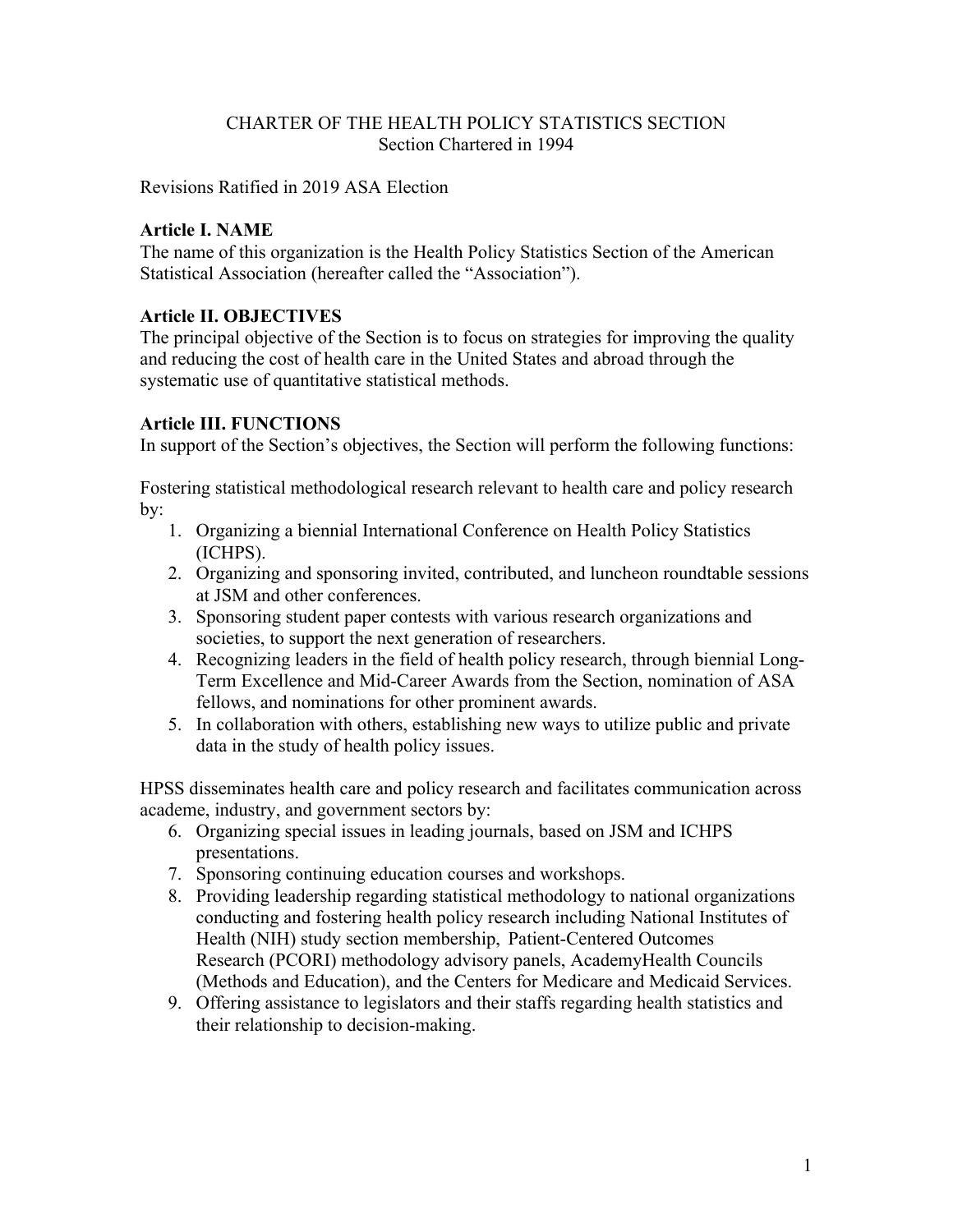### **Article IV. MEMBERSHIP**

Any full member of the Association may become a member of the Section by paying dues to the Section.

The membership year for each member of the Section shall coincide with that member's membership year in the Association.

# **Article V. OFFICERS**

The officers of the Section shall be the Chair, the Chair-Elect, the Secretary, the Treasurer, the Program Chair, the Program Chair-Elect, the Publications Officer, the Section's Representatives to the Association's Council of Sections (COS), and the Past Chair. The number of Representatives shall be determined by the Charter of the Council of Sections. All officers shall be members of the Section.

All officers shall be voting members of the Executive Committee. A member is only permitted to serve in one voting position on the HPSS Executive Committee at any one time. However, in the event of a vacancy, the Chair with approval of the Executive Committee, may allow an existing Executive Committee member to fulfill the remainder of the term or to hold the position until an appointment is made or new election is held. No Executive Committee member is permitted more than one vote.

All Section officers, and others participating in Section-sponsored activities, are expected to adhere to the ASA Code of Conduct<sup>1</sup> and other ASA policies for professional behavior. The 2018 ASA Code of Conduct states that "all participants in ASA activities will enjoy a welcoming environment free from unlawful discrimination, harassment, and retaliation." Officers who fail to comply with these policies will be removed from office.

**The Chair** is the chief officer of the Section and shall preside at all meetings of the Section and the Executive Committee. The Chair, with the approval of the Executive Committee, may designate committees or individuals to carry out functions of the Section. The Chair shall coordinate the work of the officers and committees of the Section and shall prepare an annual report on the activities of the Section. The Chair shall review the regular financial reports provided by the Association's central office.

**The Chair-Elect** shall preside over meetings of the Section and the Executive Committee in the absence of the Chair. In consultation with the Chair, the Chair-Elect shall prepare the budget of the Section for the year in which the Chair-Elect is Chair.

**The Past Chair** shall chair the nominations committee as indicated below.

**The Secretary** shall be responsible for the minutes of meetings of the Section and the Executive Committee, and for maintaining the list of past officers and awardees.

<sup>1</sup> http://ww2.amstat.org/meetings/jsm/2018/conductpolicy.cfm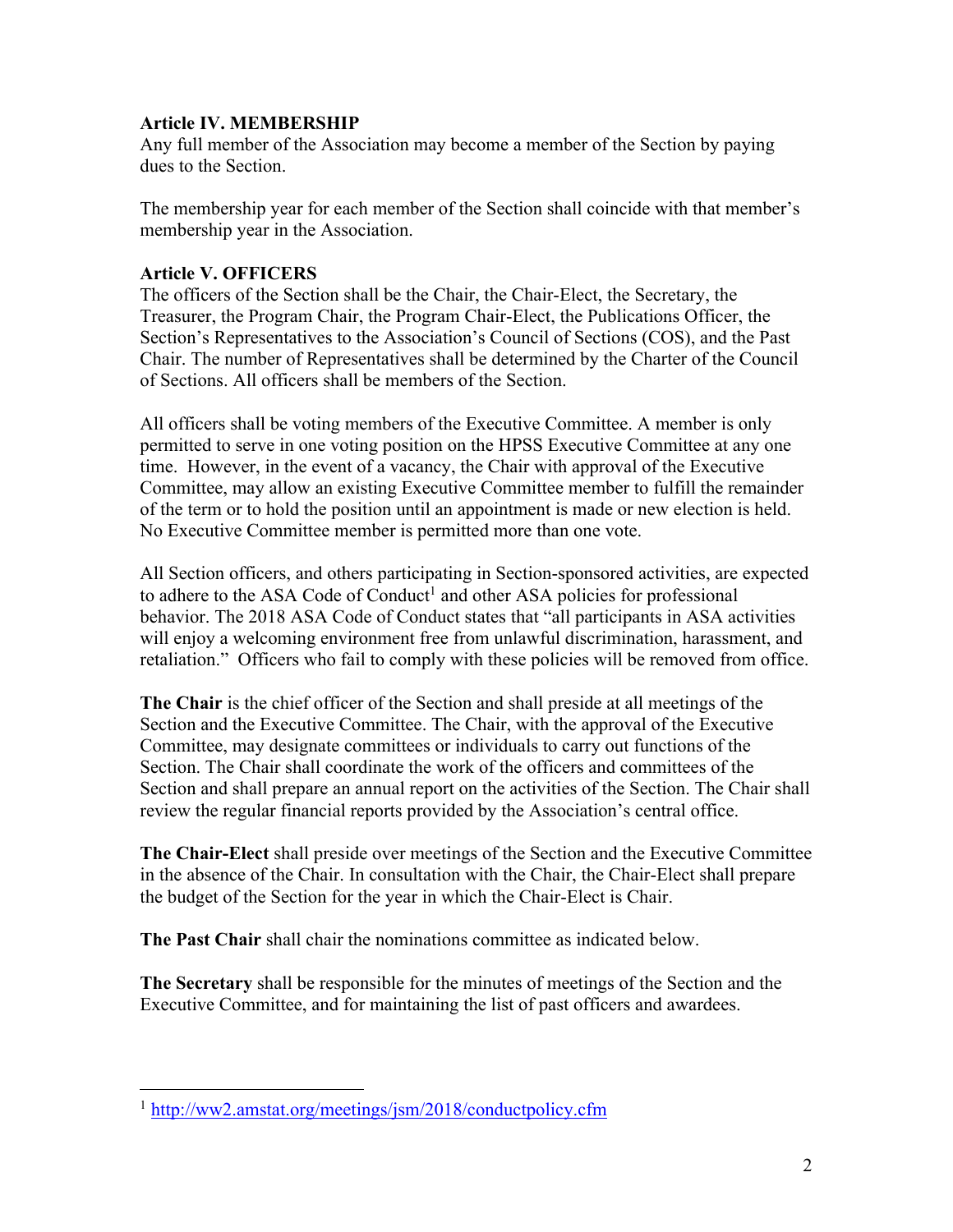**The Treasurer** shall also assist the Chair-Elect in preparing the annual budget and shall monitor the Section's dues collections and expenditures and prepare an annual report on the financial condition of the Section.

**The Program Chair** shall be responsible for developing and coordinating the Section's sessions and other program events at national and regional meetings of the Association. The Program Chair shall as a member of the Association's Program Committee.

**The Program Chair-Elect** shall assist the Program Chair.

**The Publications Officer** shall serve as the Section's representative on Association committees concerned with Section publication matters. The Publications Officer shall coordinate activities within the Section related to publications sponsored by the Section, the web and social media presence of the Section, the Section's newsletter, and AmStat news publications.

**The COS Representative(s)** shall represent the interests of the Section and its members on issues that come before the Council of Sections.

# **Article VI. EXECUTIVE COMMITTEE**

The Executive Committee of the Section shall consist of the officers of the Section. Between business meetings the management of the affairs of the Section shall be in the hands of the Executive Committee, subject to such standing rules as the business meeting may from time to time provide.

The Co-Chairs of the ICHPS shall serve as non-voting members of the Executive Committee in order to inform the Executive Committee of the conference planning and to seek help and advice. They will prepare conference documents including conference budgets to submit to the Section Chair.

# **Article VII. NOMINATION AND ELECTION OF OFFICERS**

Each year the Section's Committee on Nominations shall submit, to the Secretary of the Association and the Section Chair, at least two candidates for each position to be filled. The Association's general deadline for submission of nominations shall apply. All members of the Section will be invited to vote as part of the Association's annual election, organized by the Secretary of the Association.

Elected officers shall consist of the Chair and the Section's Representative on the Council of Sections of the association. Appointed officers shall consist of the Program Chair, the Treasurer, the Secretary, the Publications Officer, and the Chair(s) of any conference sponsored by the Section. Appointment of these officers is through a subcommittee consisting of the Chair, Chair-Elect and Past Chair, with advice from the entire Executive Committee.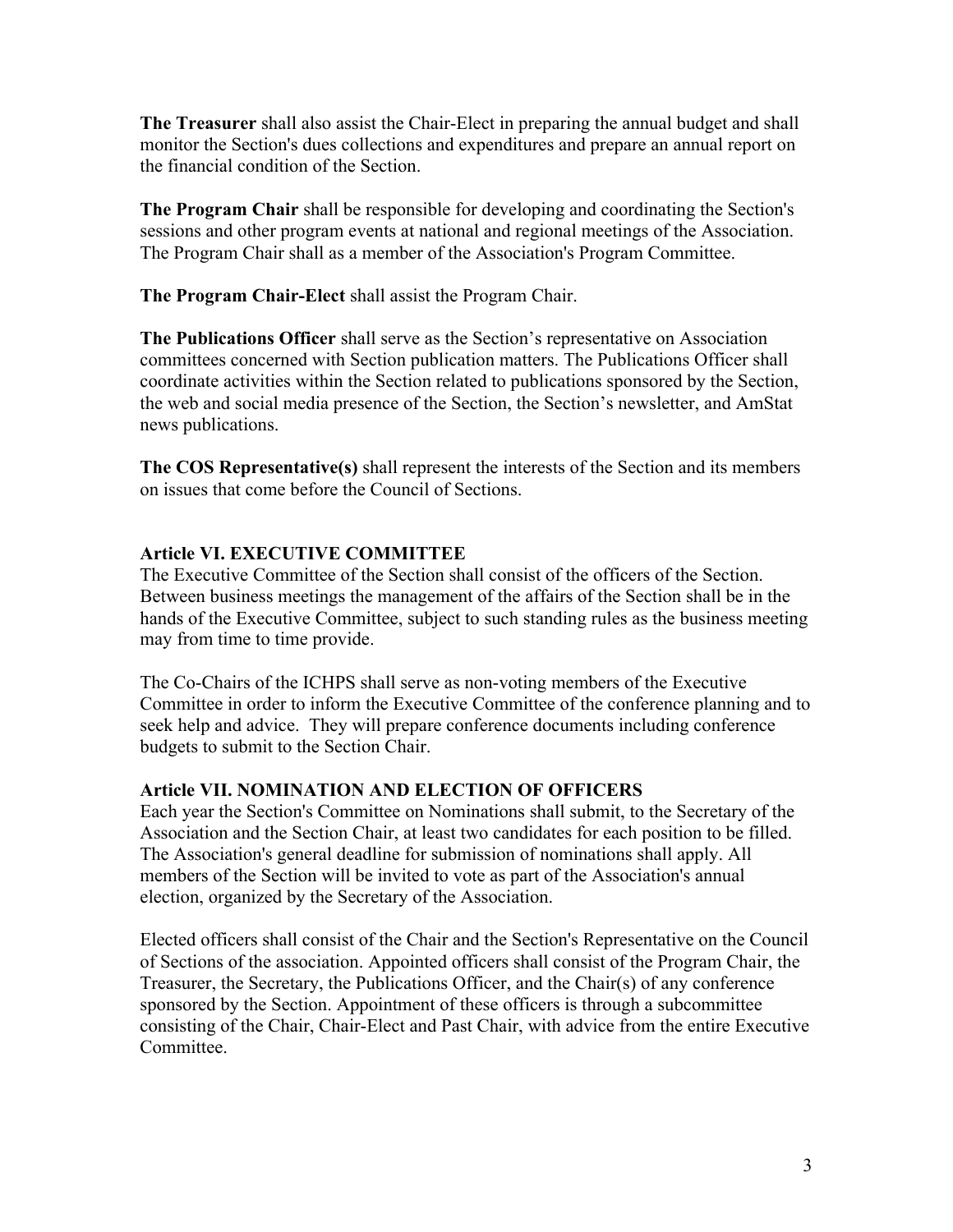If the office of Chair becomes vacant, the Chair-Elect shall become the Chair and shall complete the term and the term to which he or she was elected Chair. The same principle of succession shall apply if the office of Program Chair becomes vacant. Vacancies in other offices shall be filled by appointment by the Chair with the approval of the Executive Committee.

### **Article VIII. TERMS OF OFFICE**

The Chair, Chair-Elect, Past Chair, Program Chair, and Program Chair-Elect shall each serve a one-year term. The Chair-Elect and the Program Chair-Elect shall automatically succeed the Chair and the Program Chair, respectively, and the Chair shall succeed the Past Chair, at the annual change of officers, which shall occur on January 1.

The Secretary, the Treasurer, and the Publications Officer shall each serve a two-year term.

The term of office for the COS Representatives shall be as specified in the Charter of the Council of Sections.

No elected officer shall be eligible for immediate re-election to the same office.

# **Article IX. COMMITTEES**

1. *Types*. The Committees of the Section shall consist of the Executive Committee, Standing Committees provided by this Charter, and such Standing or Current Committees as the Chair and the Executive Committee may establish. Current Committees may be established to serve a particular need or interest of the Section. A quorum of 50% of voting members must be present at official meetings for all committees, and an opportunity for discussion of matters requiring vote must be allowed. Formal motions and financial disbursements must occur during official meetings of committees.

2. *Membership.* The term of membership on Standing and Current Committees, if not otherwise specified in the Charter, shall be three years. Initial terms shall be set by the Chair for one, two, or three years so that, as nearly as possible, one-third of the members shall be appointed each year. No member shall serve on a committee for more than six consecutive years without specific approval by the Executive Committee, except for ex officio members. Members of committees shall serve until their successors are appointed or elected.

Unless otherwise specified in this Charter, each committee shall be governed by a Chair appointed by the Chair of the Section. All members of Standing Committees, as well as the Chairs of Current Committees, shall be members of the Section.

3. *Normal Time of Appointment*. In order that new members of Standing and Current Committees may begin work promptly, the Chair-Elect shall normally designate these members. If possible, the designations shall be made at least two months prior to the time when the new committee members take office.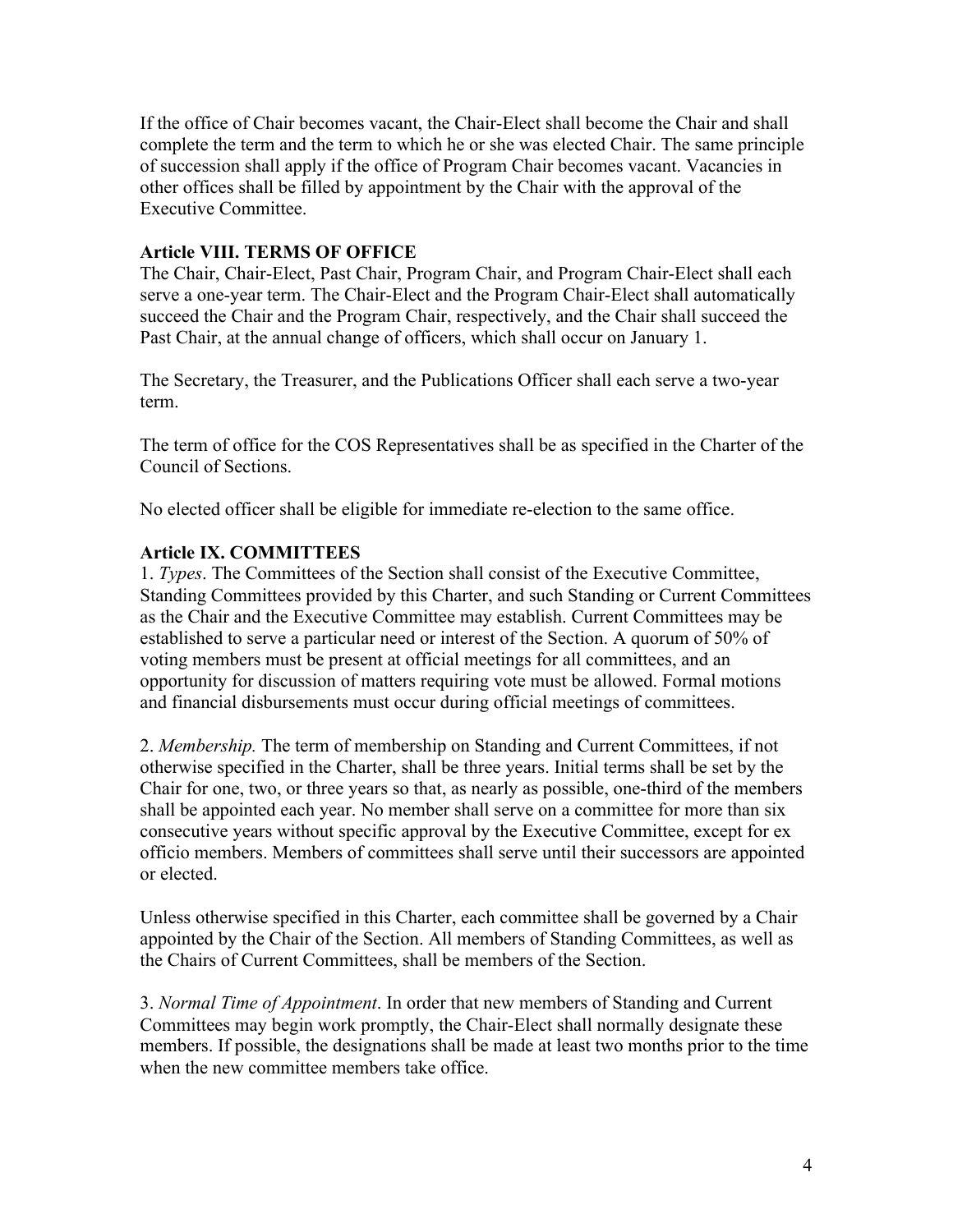4. *Standing Committees.* The four Standing Committees provided by the Charter are as follows:

a. *Committee on Nominations*. The Committee on Nominations shall consist of the immediate Past Chair of the Section, who serves as Chair of the Committee, the Chair, and the Chair-Elect. The Committee shall submit nominations for officers as provided in Article VI of this Charter, and will nominate ICHPS co-Chairs. Members of the Committee are not eligible for nomination by the Committee.

b. *Committee to Nominate Fellows*. The Chair shall appoint a Committee to Nominate Fellows consisting of three members whose term shall be one year. Members of this Committee may be reappointed in following years at the discretion of the current Chair. Each year the Committee shall identify members of the Section who would be suitable nominees for the honor of Fellow of the Association (as described in the By-Laws of the Association) and shall coordinate preparation and submission of the nominations.

c. *Charter Committee*. The Chair shall have the discretion to appoint a Charter Committee of three members for a term of one year, renewable for an additional year if necessary, for the purpose of reviewing the Charter of the Section. If necessary, the Charter Committee shall prepare a revision to be submitted to the Section in accordance with Article XI of this Charter.

d. *ICHPS Planning Committee*. This committee is responsible for planning the ICHPS. The ICHPS co-Chairs will provide the executive committee with ongoing progress reports. ICHPS co-Chairs will be nominated by Committee on Nominations.

In addition to the Standing Committees provided by this Charter, the Chair, with the approval of the Executive Committee may establish Standing Committees. Such Standing Committees may be dissolved by a majority vote of the Executive Committee.

Each Standing Committee will report to the Executive Committee.

5. *Current Committees*. Current Committees provided by this Charter may be established to serve a particular need or interest of the Section. The life of a Current Committee may not exceed five years without review of its need by the Executive Committee. Any committee that is to continue for more than one year must have a charge approved by the Executive Committee. Each Current Committee must submit an annual report to the Executive Committee.

Current Committees established in accordance with this article may be dissolved at any time by a majority vote of the Executive Committee.

#### **Article X. PUBLICATIONS**

Publication of reports, proceedings, newsletters or other publications may be authorized by vote of the Executive Committee.